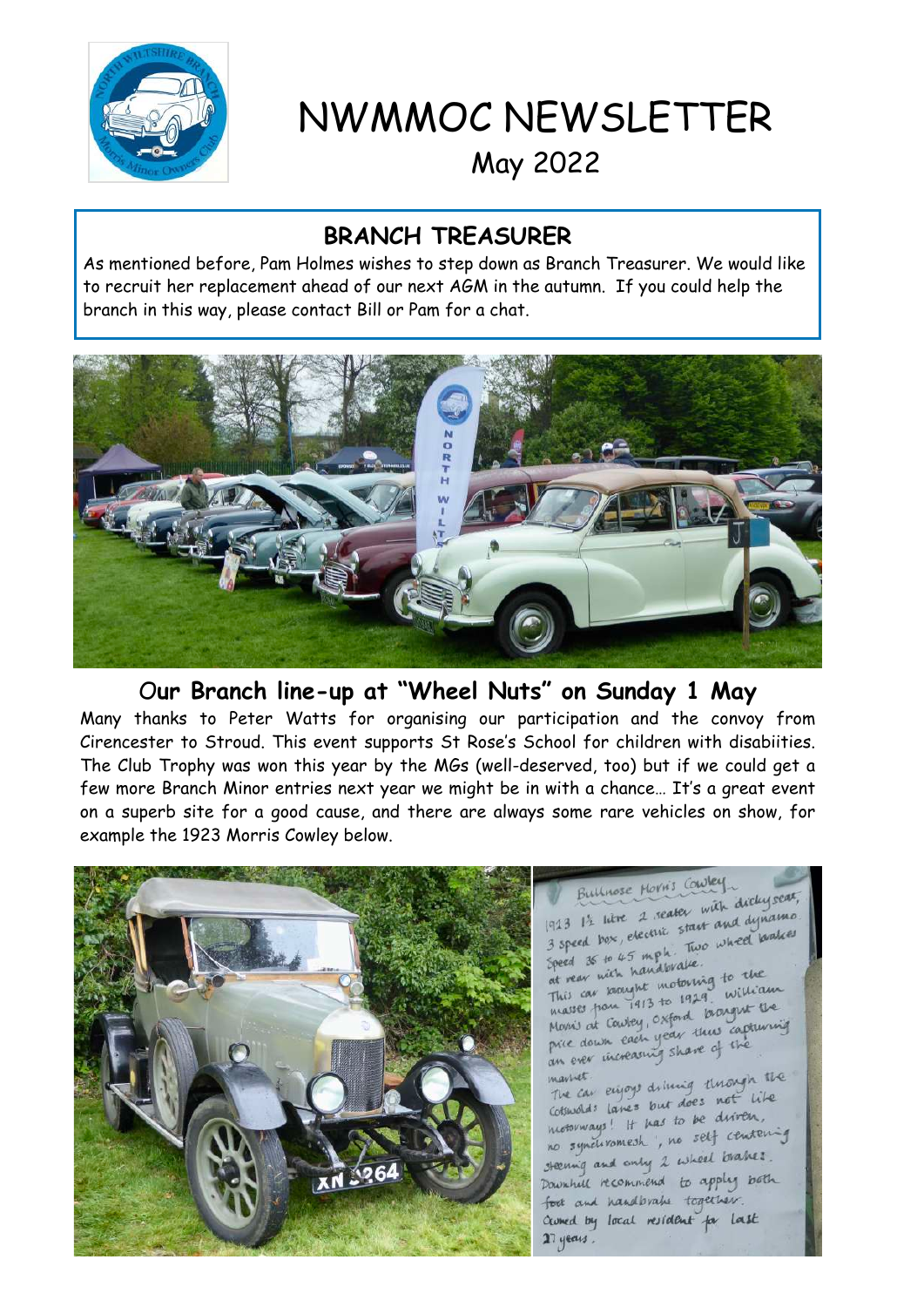

## **MINOR** CANCER RESEARCH CAMPAIGN from SWINDON to COWLEY...

**MOONRAKER** 2 May 2022 marks the 40th anniversary of the Moonraker Minor Pull. Bill's friend William McElhinney, a graphic designer, kindly offered to replicate the artwork on the car roof board. However we have been unable to find out the original colours. Photo courtesy of the Swindon Evening Advertiser.

## **YOUNG MEMBERS**

The Branch now has a scheme to recruit Young Members. This could include youngsters in your family. Simply ask them to fill in a subscription form and send £2.00 to our Treasurer, informing her who the subscription is for. You may then wish to get them a badge or a branch polo shirt with their name on… Why not ask them to send a photo of themselves with a Minor or other classic vehicle, to include in our newsletter? To start things off, here is Bill's grandson Nicolas, aged 9, a new Young Member in Gandía, province of Valencia, Spain.